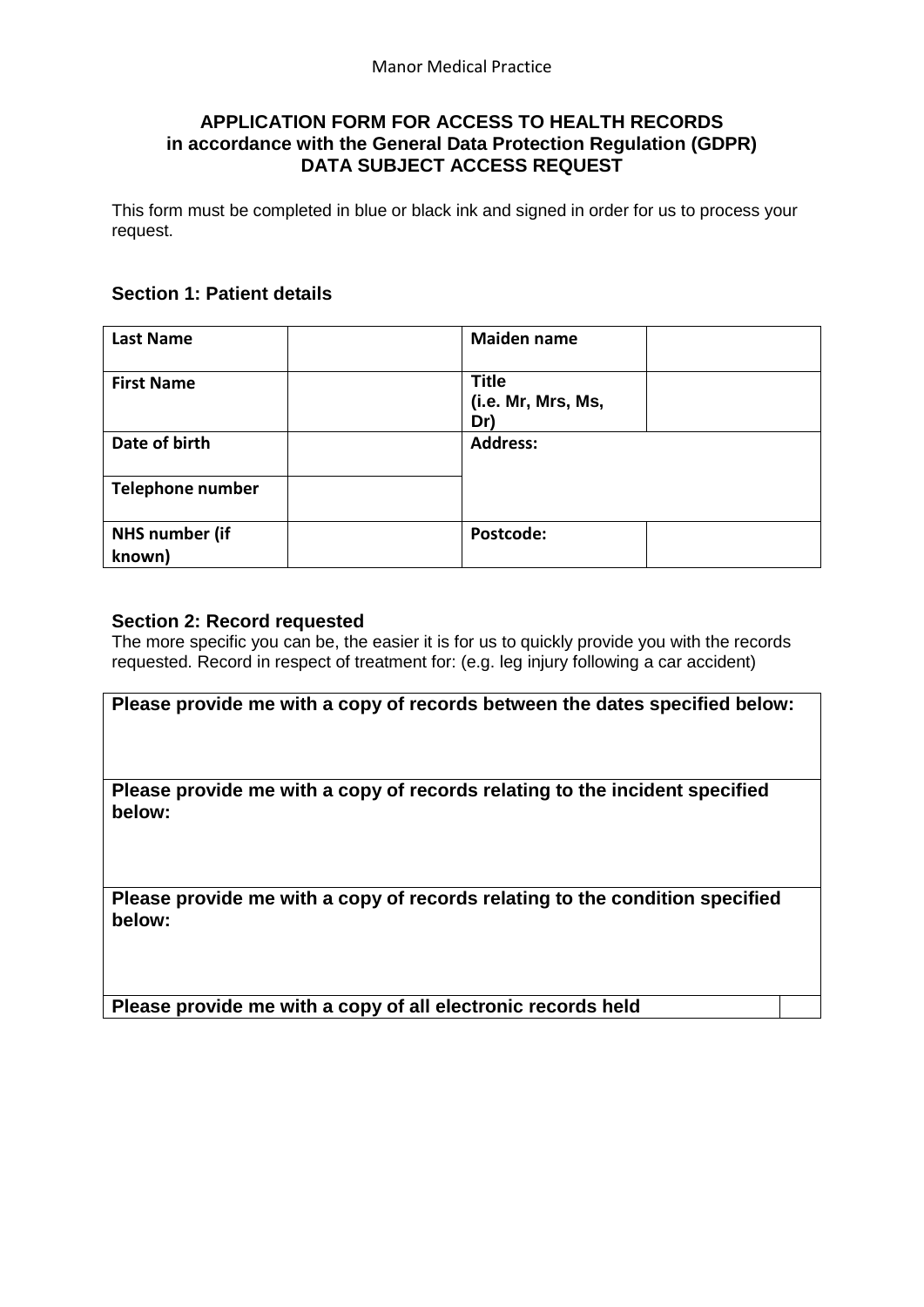# **Section 3: Details and declaration of applicant**

Please enter details of applicant if different from Section 1

| <b>Surname</b>                                                |  | <b>Title</b><br>(Mr, Mrs, Ms, Dr) |  |
|---------------------------------------------------------------|--|-----------------------------------|--|
| Forename(s)                                                   |  | <b>Address</b>                    |  |
| <b>Telephone number</b>                                       |  |                                   |  |
| <b>Capacity in which requesting (Name of</b><br>Organisation) |  |                                   |  |

#### **Declaration**

I declare that the information given by me is correct to the best of my knowledge and that I am entitled to apply for access to the health records referred to above under the terms of the GDPR.

Please tick:

- $\Box$  I am the patient
- $\Box$  I have been asked to act by the patient and attach the patient's written authorisation
- $\Box$  I have full parental responsibility for the patient and the patient is under the age of 18 and:
	- (a) has consented to my making this request, or
	- (b) is incapable of understanding the request (delete as appropriate)
- $\Box$  I have been appointed by the court to manage the patient's affairs and attach a certified copy of the court order appointing me to do so
- I am acting *in loco parentis* and the patient is incapable of understanding the request
- $\Box$  I am the deceased person's Personal Representative and attach confirmation of my appointment (Grant of Probate/Letters of Administration)
- $\Box$  I have written, and witnessed, consent from the deceased person's Personal Representative and attach Proof of Appointment
- $\Box$  I have a claim arising from the person's death (Please state details below)

Signature of applicant: .....................................................Date: ………………………..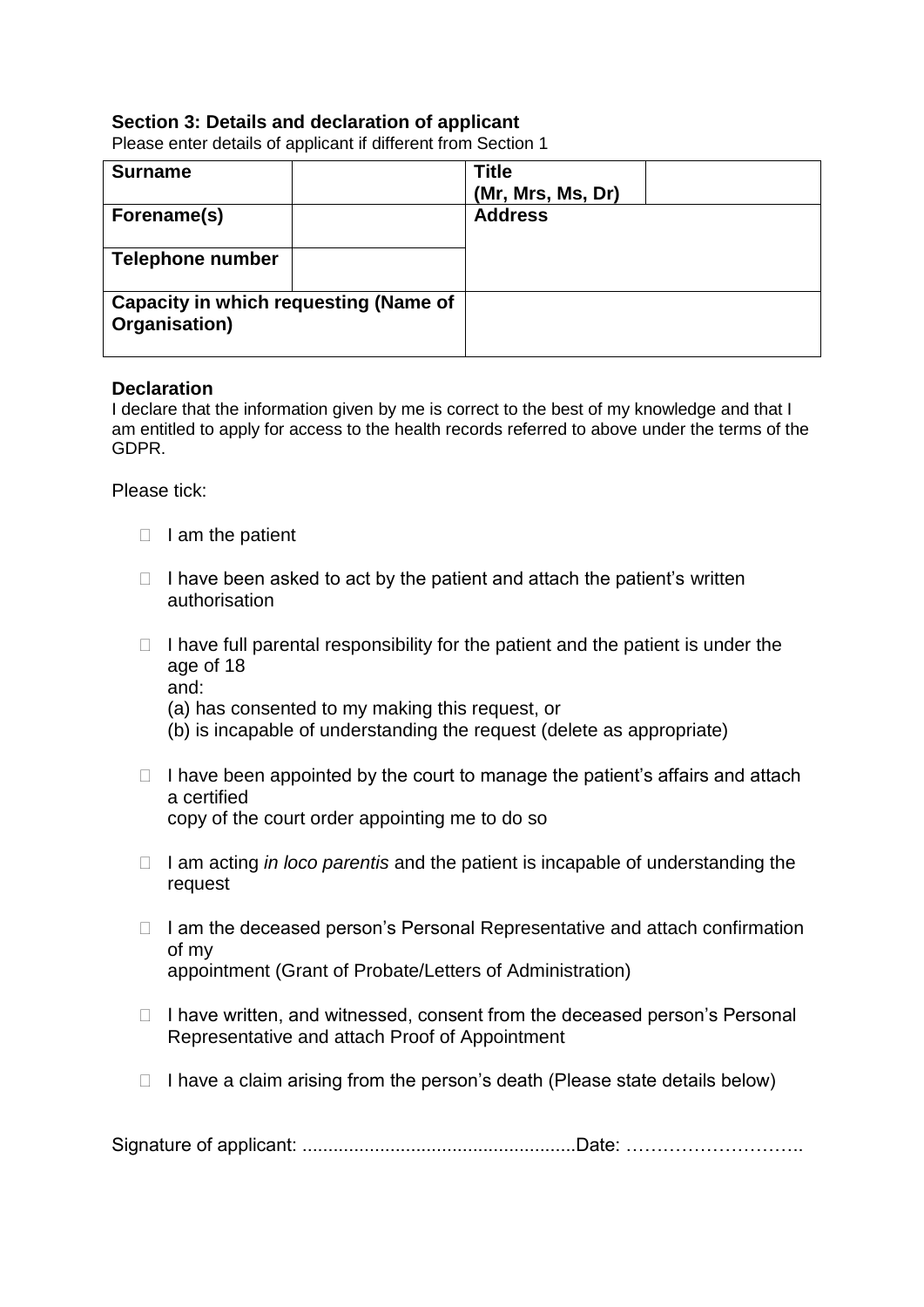**You are advised that the making of false or misleading statements in order to obtain personal information to which you are not entitled is a criminal offence which could lead to prosecution.**

# **Section 4: Proof of identity**

Please indicate how proof of ID has been confirmed. Please select 'A' or 'B':

|   | Method in which identity is<br>confirmed                                                                                                                 | <b>Option</b><br>taken | <b>Documents attached</b>                                        |
|---|----------------------------------------------------------------------------------------------------------------------------------------------------------|------------------------|------------------------------------------------------------------|
| A | Attached copies of documents as<br>noted in section 4A below                                                                                             | Yes/No                 | If Yes, please indicate which<br>documents have been<br>attached |
| B | Countersignature (section 4B). This<br>should only be completed in<br>exceptional circumstances (e.g. in<br>cases where the above cannot be<br>provided) | Yes/No                 | Please indicate reason why<br>this section was completed         |

## **4A – Evidence**

**Evidence of the patient's and/or the patient's representative identity will be required. Please attach copies of the required documentation to this application form. Examples of required documentation are:**

|   | <b>Type of applicant</b>                                                | <b>Type of documentation</b>                                                                                                                                |
|---|-------------------------------------------------------------------------|-------------------------------------------------------------------------------------------------------------------------------------------------------------|
| A | An individual applying for<br>his/her<br>own records                    | One copy of identity required,<br>e.g. copy of birth certificate,<br>passport, driving licence, plus one<br>copy of a utility bill or medical<br>card, etc. |
| В | Someone applying on behalf of<br>an<br>individual (Representative)      | One item showing proof of the<br>patient's identity and one item<br>showing proof of the<br>representative's identity (see<br>examples in 'A' above)        |
| C | Person with parental<br>responsibility<br>applying on behalf of a child | Copy of birth certificate of child &<br>copy of correspondence<br>addressed to person with parental<br>responsibility relating to the<br>patient            |
| D | Power of Attorney/Agent<br>applying on behalf of an<br>individual       | Copy of a court order authorising<br>Power of Attorney/Agent plus<br>proof of the patient's identity (see<br>examples in 'A' above)                         |